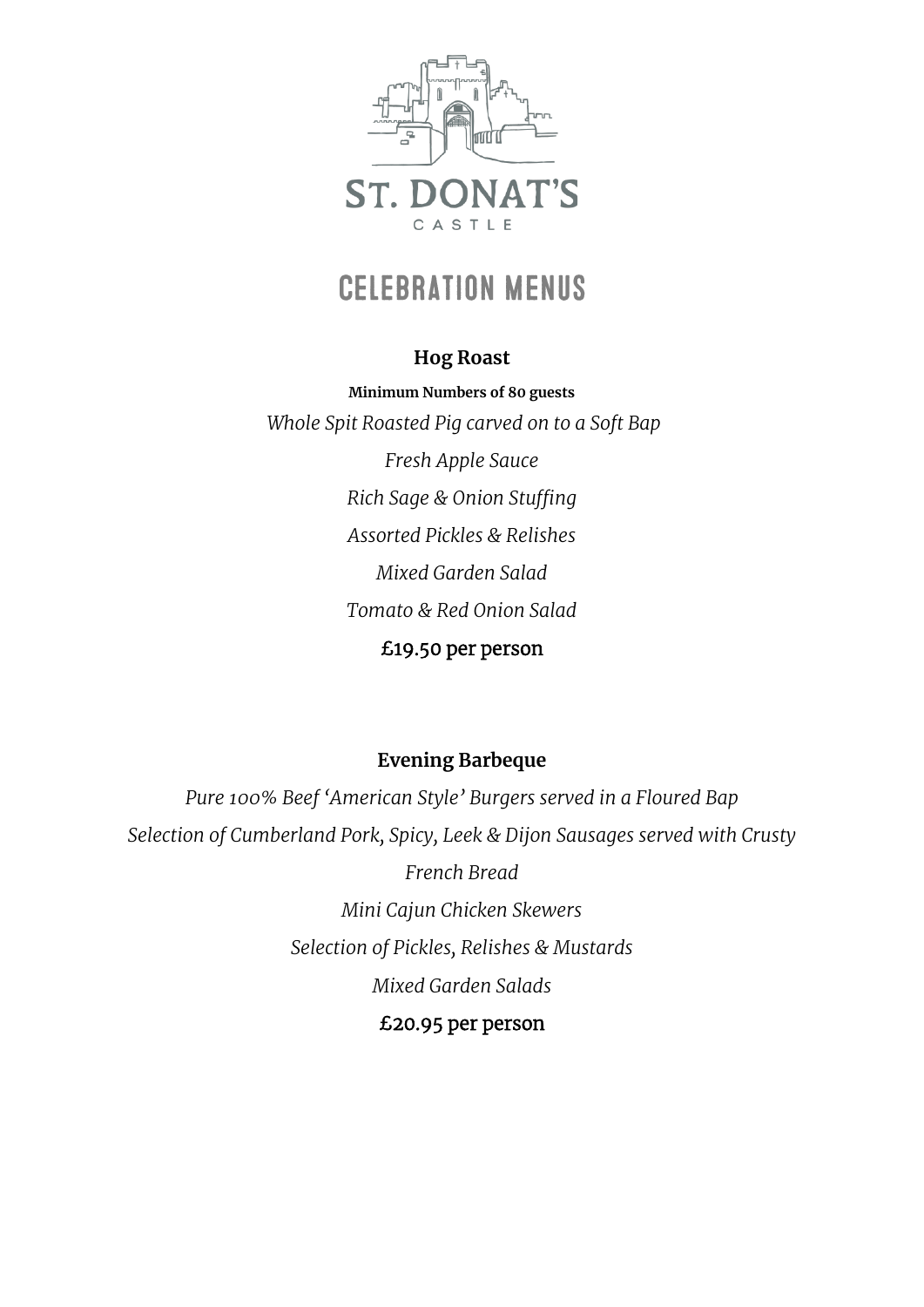

#### **Paella Pan**

*Classic Chicken & Chorizo Paella Artisan Breads Mixed Roasted Peppers, Aubergines, Courgettes & Balsamic Green Leaf Salad Tomato, Basil & Red Onion Salad Marinated Mixed Olives & Oils* £20.95 per person

#### **Cheese & Pate Platter**

*Selection of 4 Welsh & Continental Cheese Chicken Liver & Vegetable Pates Crackers, Chutney, Grapes & Artisan Breads* £13.50 per person